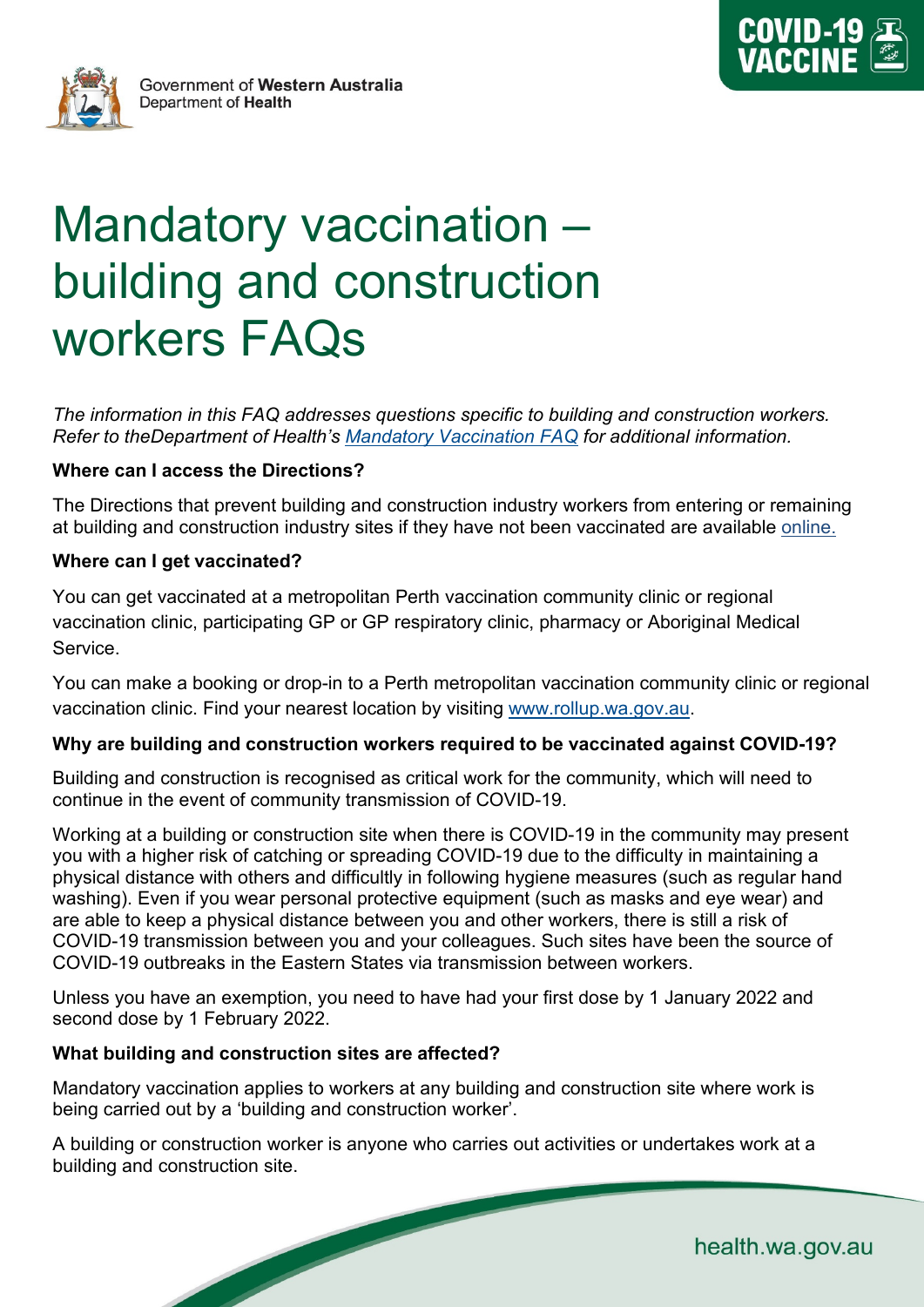Building and construction work is as defined in the *Building Act 2011*, the *Construction Contracts Act 2004* and the *Occupational Safety and Health Regulations 1996* (see Appendix 1).

In addition to builders, site managers, labourers, tradespeople, this will include workers such as architects, draftspeople, portaloo service people, development company executives, food vendors, apprentices, trainees and volunteers, and people who are carrying out a statutory function under State law.

Building and construction site visitors, such as the homeowner and their family and friends, are not required to be vaccinated.

Both residential and commercial building and construction sites are included with the exception of:

- a home someone lives in
- a site where a building or demolition permit is not required

# **Are administrative and ancillary staff who work in an office and do not visit the construction site required to be vaccinated?**

No, only those who work on or visit for work purposes, the construction site, are required to be vaccinated.

If a temporary site office is located on the same site as the construction site, staff working in the temporary site office must be vaccinated, regardless of their role.

# **Are volunteers, apprentices, trainees or those on work experience required to be vaccinated?**

Yes, the requirement to be vaccinated applies to all people who carry out activities or provide goods or services at building and construction sites. This includes volunteers, trainees or those on work experience.

#### **Are staff who work from home, or at an office not a building and construction site, required to be vaccinated? This could include the building company home base or an architecture and design office.**

No, only employees who attend the building and construction site are required to be vaccinated to work. They would need to be vaccinated to attend a site for work purposes.

The Department of Health encourages all people to get vaccinated. Vaccination significantly reduces the risk of serious illness and death from COVID-19 and reduces the rate of transmission.

# **Are delivery drivers to building and construction sites required to be vaccinated?**

Yes, if you attend a building and construction site as a delivery driver, you must be vaccinated. This is regardless of whether you have contact with building and construction workers at the site or how often you deliver to the site.

# **Are occasional site visitors such as business executives, designers and other service contractors required to be vaccinated?**

Yes, any person who is employed or otherwise engaged to carry out activities at a building and construction site must be vaccinated.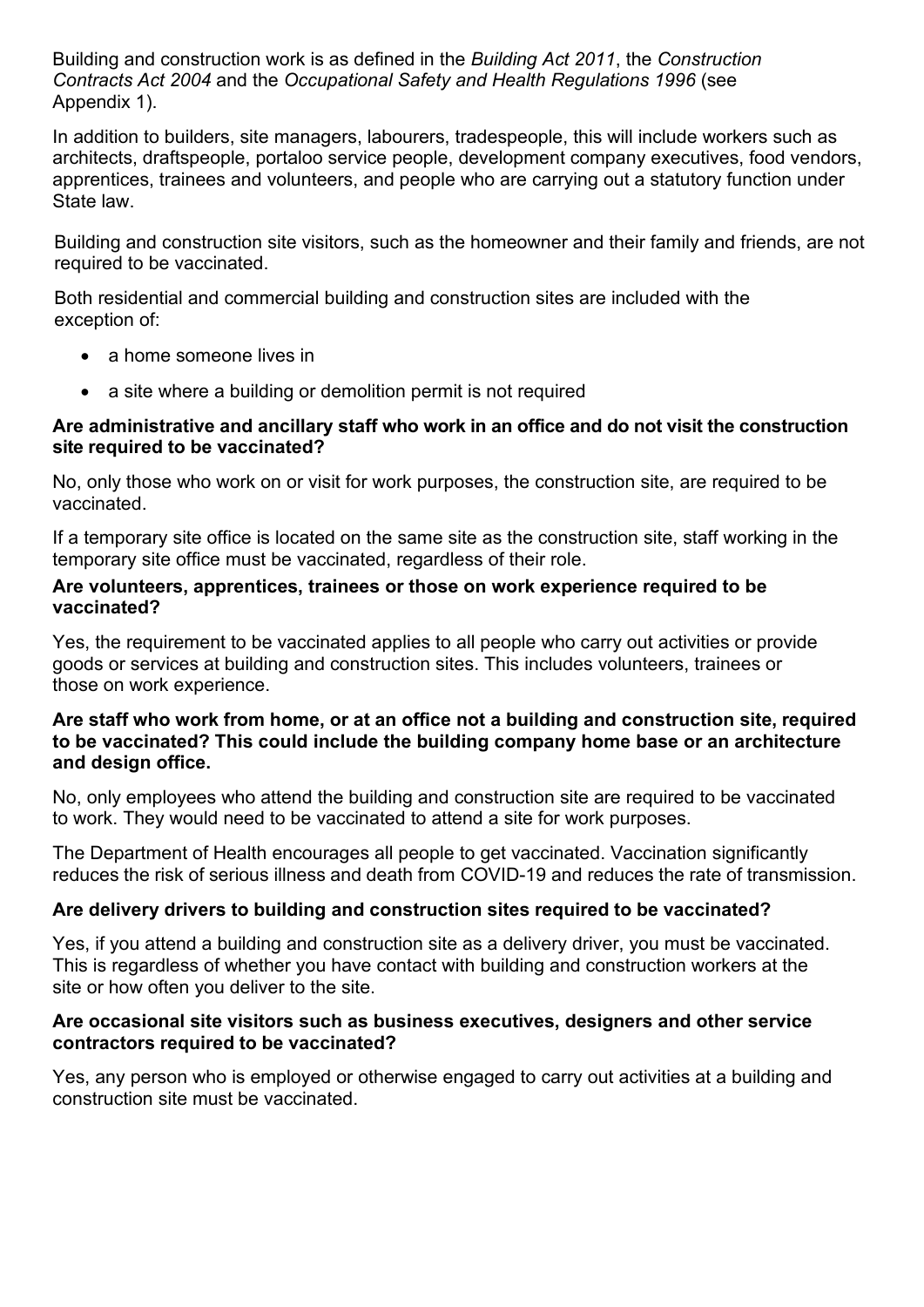# **What evidence of vaccination status must be shown to an emergency officer or nominated officer under the direction?**

If an emergency officer or nominated officer directs a building or construction worker to provide evidence of their vaccination status, this evidence must be in a form that is approved by the Chief Health Officer, which is the forms of evidence in that approval.

More information is available in the [Directions.](https://www.wa.gov.au/government/publications/chief-health-officer-approved-form-of-evidence-of-covid-19-vaccination-under-each-of-the-restrictions-access-directions-given-under-the-public-health-act-2016-wa-respect-of)

# **How does the owner, occupier, operator or person in charge of a building and construction site ensure that they are in compliance with the Directions with regards to people that are not their employees (i.e. contractors, subcontractors) that come on site?**

Where required by the Directions, the owner, occupier, operator or person in charge of a building and construction site must take all reasonable steps to ensure that building and construction workers who attend the site are vaccinated or exempt. To achieve this, it would be appropriate to undertake a majority of the following steps for your building and construction site:

- Place a sign at the entry point to the workplace stating that, by entering the building and construction site, the building and construction worker is confirming that they are vaccinated or exempt as legally required under the Directions.
- Incorporate a declaration as a part of a site check-in process that states the building and construction worker has complied with the mandatory vaccination requirements for that building and construction site.
- Include a clause in agreements, work orders or purchase orders, detailing that by agreeing to provide the goods or services the contractor or supplier declares that their employees and contractors who will attend the building and construction site are vaccinated or exempt in accordance with the Directions.
- Provide a letter to the contractor to ensure that as a contractor they:
	- are aware of the Directions
	- have met their obligations to collect and maintain a record of the vaccination status of their direct employees
	- are not to roster on or permit any of their employees onto the building and construction site who are not compliant with the Directions; and
	- must ensure that any of their subcontractors are similarly informed of their obligations.

What would be considered reasonable steps for one building and construction site will not necessarily be the same in other sites, and you may wish to take advice on what would be reasonable steps for your circumstances.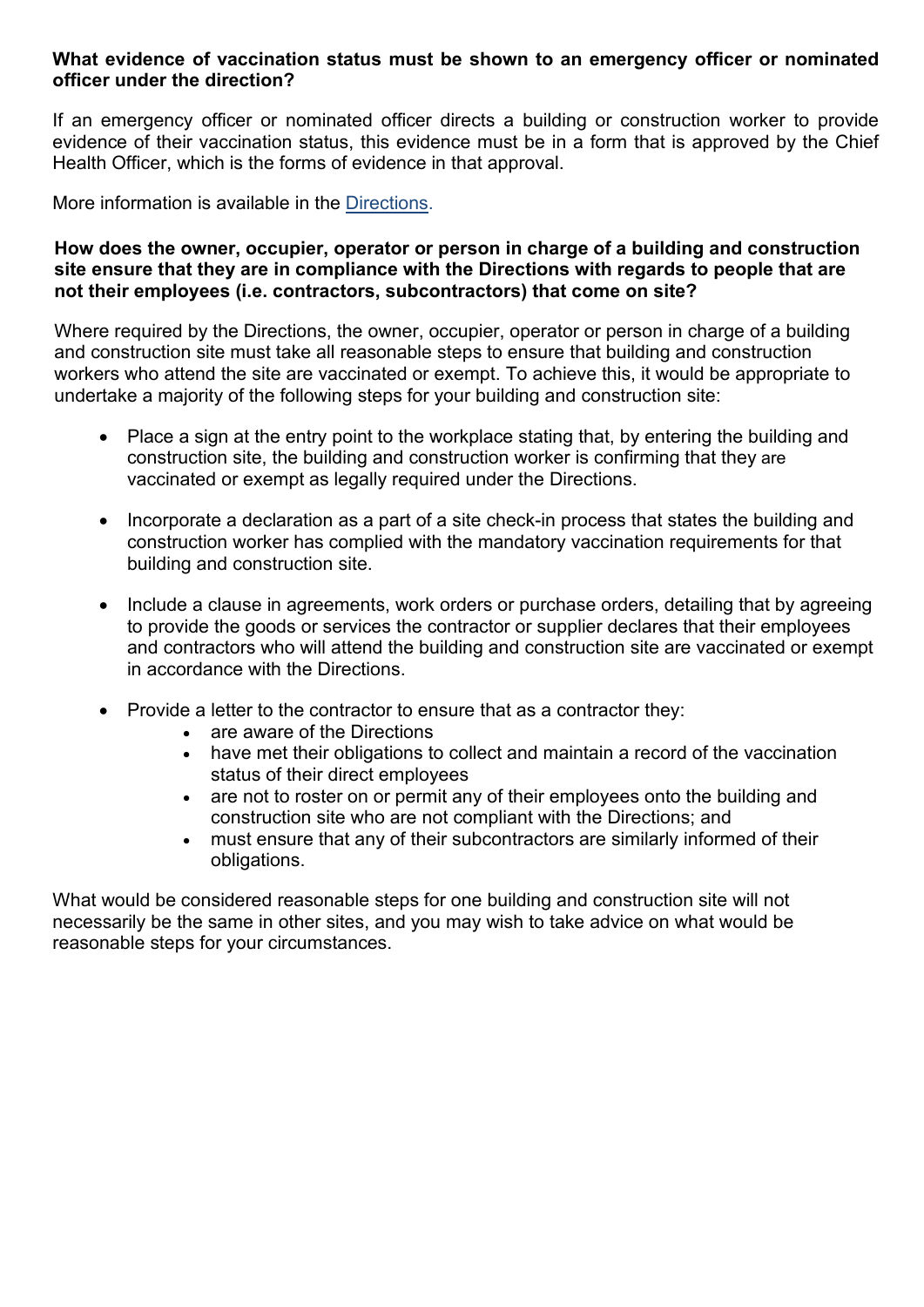# **Last Updated 9 December 2021 V1**

# **This document can be made available in alternative formats on request for a person with disability.**

© Department of Health 2021

Copyright to this material is vested in the State of Western Australia unless otherwise indicated. Apart fromany fair dealing for the purposes of private study, research, criticism or review, as permitted under the provisions of the *Copyright Act 1968*, no part may be reproduced or re-used for any purposes whatsoever without written permission of the State of Western Australia.

health.wa.gov.au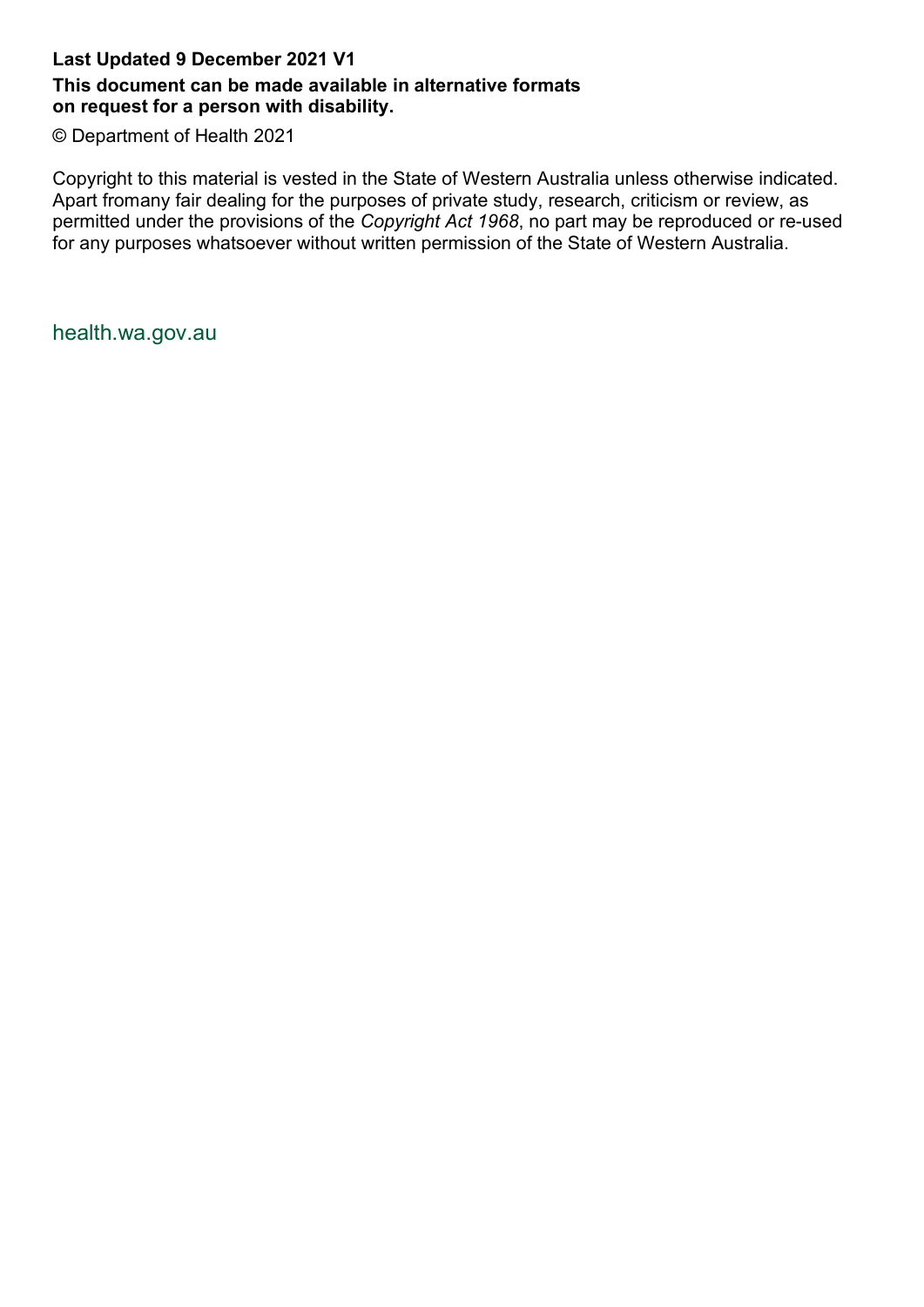# **Appendix 1 – Building and construction work definitions**

| <b>Building Act 2011</b><br><b>building work</b> means - |                                                                                                                                                 |                                              | <b>Construction Contracts Act 2004</b>                                                                                                                                                  | <b>Occupational Safety and Health Regulations 1996</b>                                                        |                                                                                                                                                                                             |
|----------------------------------------------------------|-------------------------------------------------------------------------------------------------------------------------------------------------|----------------------------------------------|-----------------------------------------------------------------------------------------------------------------------------------------------------------------------------------------|---------------------------------------------------------------------------------------------------------------|---------------------------------------------------------------------------------------------------------------------------------------------------------------------------------------------|
|                                                          |                                                                                                                                                 | construction work means any of the following |                                                                                                                                                                                         | construction work means -                                                                                     |                                                                                                                                                                                             |
| (a)                                                      | the construction, erection,<br>assembly or placement of a<br>building or an incidental<br>structure; or                                         | (a)                                          | work on a site in WA -<br>reclaiming, draining, or preventing<br>the subsidence, movement or<br>erosion of, land;                                                                       | (a)                                                                                                           | the construction, erection,<br>installation, alteration, repair,<br>maintenance, cleaning, painting,<br>renewal, removal, excavation,                                                       |
| (b)                                                      | the renovation, alteration,<br>extension, improvement or<br>repair of a building or an<br>incidental structure; or                              | (b)                                          | installing, altering, repairing,<br>restoring, maintaining, extending,<br>dismantling, demolishing, or<br>removing, any works, apparatus,                                               |                                                                                                               | dismantling or demolition of, or<br>addition to, any building or structure,<br>or any work in connection with any of<br>those things, that is done at or<br>adjacent to the place where the |
| (c)                                                      | the assembly, reassembly or<br>securing of a relocated building<br>or a relocated incidental                                                    |                                              | fittings, machinery, or plant,<br>associated with any work referred<br>to in paragraph (a);                                                                                             | (b)                                                                                                           | building or structure is located; or<br>work on which a hoisting appliance<br>or any scaffold or shoring is used or                                                                         |
| (d)                                                      | structure; or<br>the changing of ground levels<br>of land for the purposes of work<br>of a kind mentioned in<br>paragraph (a), (b) or (c) to an | (c)                                          | constructing the whole or a part of<br>any civil works, or a building or<br>structure, that forms or will form,<br>whether permanently or not and<br>whether in WA or not, part of land | (c)<br>(d)                                                                                                    | intended to be used; or<br>work in driving or extracting piles,<br>sheet piles or trench sheet; or<br>work in laying any pipe or work in                                                    |
| boundaries; or                                           | extent that could adversely<br>affect land beyond its                                                                                           | (d)                                          | or the sea bed whether above or<br>below it;<br>fixing or installing on or in any                                                                                                       | to be laid; or                                                                                                | lining pipe that is done at or adjacent<br>to the place where the pipe is laid or                                                                                                           |
| (e)                                                      | site work on any land for the<br>purposes of, or required<br>because of, work of a kind<br>mentioned in $-$                                     |                                              | thing referred to in paragraph (c)<br>any fittings forming, or to form,<br>whether permanently or not, part<br>of the thing, including -                                                | (e)                                                                                                           | work in sinking or lining or altering,<br>repairing, maintaining, renewing,<br>removing, or dismantling a well or<br>borehole; or                                                           |
|                                                          | paragraph $(a)$ , $(b)$ , $(c)$<br>(i)<br>or $(d)$ ; or                                                                                         |                                              | (i)<br>fittings for electricity, gas,<br>water, fuel oil, air,                                                                                                                          | (f)                                                                                                           | road works, earthworks or<br>reclamation; or                                                                                                                                                |
|                                                          | paragraph (a) or (b) of<br>(ii)<br>the definition of<br>demolition work;<br>or                                                                  |                                              | sanitation, irrigation,<br>telecommunications,<br>air-conditioning, heating,<br>ventilation, fire protection,<br>cleaning, the security of<br>the thing, and the safety of              | (g)                                                                                                           | work in laying an underground cable<br>or work related to laying an<br>underground cable that is done at or<br>adjacent to the place where the<br>cable is laid or to be laid;              |
| (f)                                                      | other prescribed work,                                                                                                                          | people; and                                  |                                                                                                                                                                                         | <b>building or structure</b> includes any erection, edifice,<br>wall, chimney, fence, bridge, dam, reservoir, |                                                                                                                                                                                             |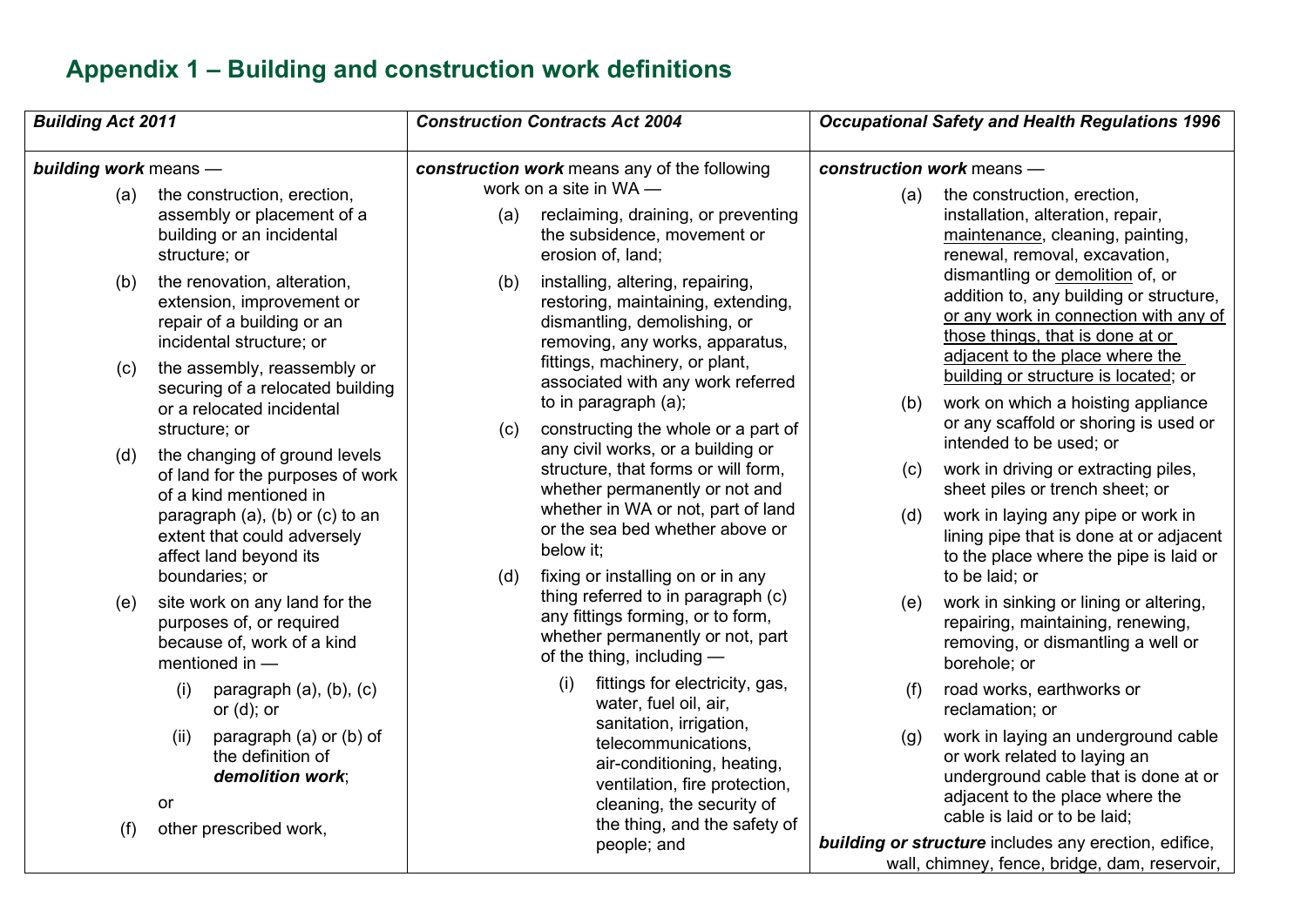| but does not include work of a kind<br>prescribed for the purposes of this<br>definition as not being building work; |     | (e)               | lifts, escalators, insulation,<br>(ii)<br>furniture and furnishings;<br>altering, repairing, restoring,<br>maintaining, extending,<br>dismantling, demolishing or<br>removing any thing referred to in<br>paragraph (c) or any fittings<br>described in paragraph (d) that<br>form part of that thing; |                                                                                                                                                                                                                                                   | wharf, jetty, or ship or other floating<br>structure, and includes any part of any of<br>those things;<br>construction site means a workplace at which<br>construction work is done and includes any<br>adjoining area where plant or other materials<br>used or to be used in connection with that<br>work are located or kept and over which the<br>main contractor has control for the purpose<br>of doing the construction work; |
|----------------------------------------------------------------------------------------------------------------------|-----|-------------------|--------------------------------------------------------------------------------------------------------------------------------------------------------------------------------------------------------------------------------------------------------------------------------------------------------|---------------------------------------------------------------------------------------------------------------------------------------------------------------------------------------------------------------------------------------------------|--------------------------------------------------------------------------------------------------------------------------------------------------------------------------------------------------------------------------------------------------------------------------------------------------------------------------------------------------------------------------------------------------------------------------------------|
|                                                                                                                      |     | (f)               | any work that is preparatory to,<br>necessary for, an integral part of,<br>or for the completion of, any work<br>referred to in paragraph (a), (b),<br>$(c)$ , $(d)$ or $(e)$ , including —<br>site or earth works,<br>(i)<br>excavating, earthmoving,                                                 |                                                                                                                                                                                                                                                   |                                                                                                                                                                                                                                                                                                                                                                                                                                      |
|                                                                                                                      |     |                   | (ii)<br>(iii)                                                                                                                                                                                                                                                                                          | tunnelling or boring; and<br>laying foundations; and<br>erecting, maintaining or<br>dismantling temporary<br>works, a temporary<br>building, or a temporary<br>structure including a crane<br>or other lifting equipment,<br>and scaffolding; and |                                                                                                                                                                                                                                                                                                                                                                                                                                      |
|                                                                                                                      |     | (g)               | (iv)<br>(v)                                                                                                                                                                                                                                                                                            | cleaning, painting,<br>decorating or treating any<br>surface; and<br>site restoration and<br>landscaping;<br>any work that is prescribed by<br>regulations to be construction<br>work for the purposes of this Act.                               |                                                                                                                                                                                                                                                                                                                                                                                                                                      |
|                                                                                                                      | (3) | on a site in WA - |                                                                                                                                                                                                                                                                                                        | Despite subsection (2) construction work<br>does not include any of the following work                                                                                                                                                            |                                                                                                                                                                                                                                                                                                                                                                                                                                      |